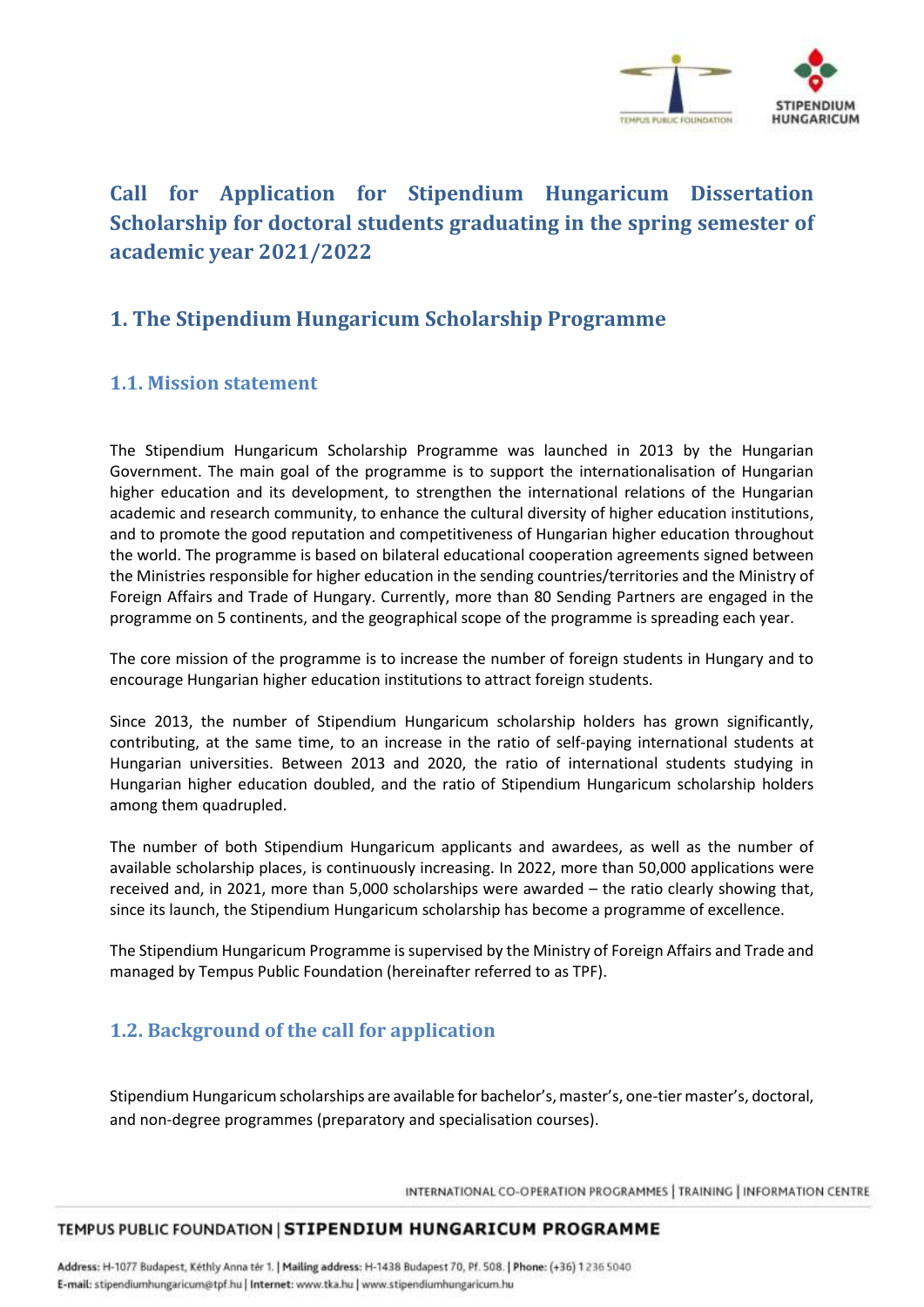

In Hungary, the duration of doctoral programmes is 8 semesters. Doctoral programmes are divided into two different phases: the first phase (4 semesters) is for professional training and research, while the second phase (4 semesters) is for research and dissertation.

In compliance with the prevailing Hungarian legislation, Stipendium Hungaricum scholarship holders can request the extension of their scholarship at the end of their bachelor's, master's and one-tier master's programmes. Under the law, the doctoral programmes may not be extended, not even if the scholarship holder has successfully obtained their absolutorium and the only step left for them is to acquire their doctoral title by the defense of their thesis. The aim of this **separate call for application** is to grant an opportunity to scholarship holders completing their 4-year doctoral programmes within the framework of the Stipendium Hungaricum Scholarship Programme to finish their dissertation as scholarship holders.

It is important to emphasize that anybody who is applying for a Dissertation Scholarship is not eligible for the one-time HUF 400.000 graduation allowance upon completion of their defense.

The Dissertation Scholarship is not an extension of the already existing Stipendium Hungaricum scholarship status. The Dissertation Scholarship can be used for research and dissertation writing purposes only in cases when the scholarship holder's presence in Hungary is absolutely necessary to finalize their doctoral activities.

## **2. The Stipendium Hungaricum Dissertation Scholarship**

### **2.1 Eligibility for the Dissertation Scholarship**

Only those Stipendium Hungaricum scholarship holders are eligible to apply

- who obtain their absolutorium in the spring semester of the 2021/2022 academic year but shall finish their dissertation after the end of their student status and
- for whom it is an absolute necessity to stay in Hungary to finalize their doctoral activity

### **2.2. Non-Eligibility**

Applications will not be considered if

- any of the non-eligibility criteria of the Stipendium Hungaricum scholarship programme applies to the applicant
- the applicant fails to obtain their absolutorium by the end of the spring semester of the 2021/2022 academic year
- the applicant was awarded previously the Dissertation Scholarship

### **2.3. Duration of the Scholarship**

The Dissertation Scholarship starts in the month following the last month of the semester in which the doctoral student obtains their absolutorium (no later than September 2022 in this Call) and lasts for the number of awarded months, but no later than the calendar month of the public defense of the thesis.

**The maximum duration of the Dissertation Scholarship is eight (8) months**, but it may not be longer

than requested in the application. INTERNATIONAL CO-OPERATION PROGRAMMES | TRAINING | INFORMATION CENTRE

#### TEMPUS PUBLIC FOUNDATION | STIPENDIUM HUNGARICUM PROGRAMME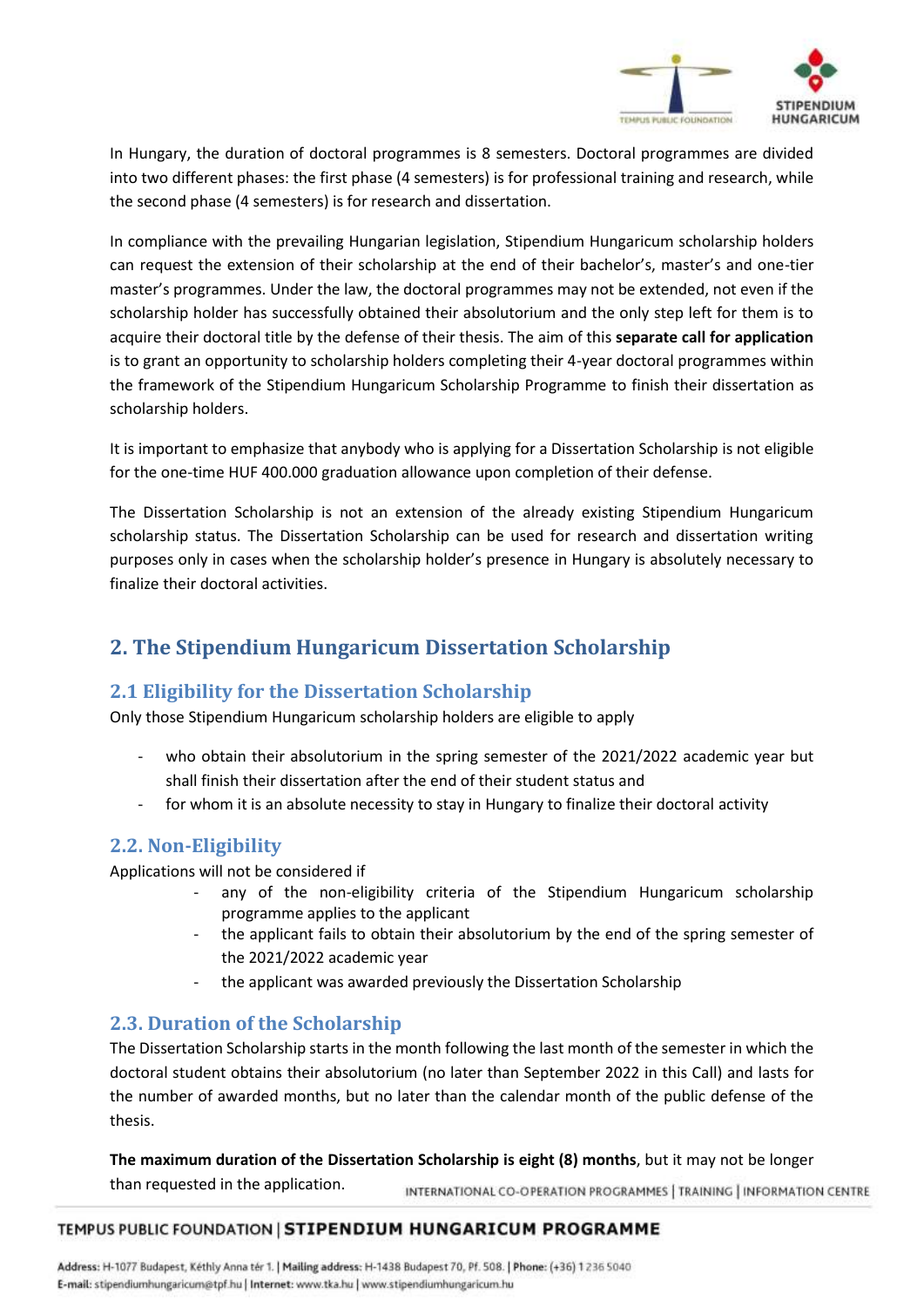

The final duration of the awarded SH Dissertation Scholarship will be decided by the Board of Trustees of TPF upon the recommendation of the higher education institution. The duration of the awarded scholarship may be shorter than what the applicant applied for. The duration of the awarded scholarship may not be extended.

### **The Dissertation Scholarship will be available as follows for the 2021/2022 spring semester application round:**

a) the Stipendium Hungaricum Dissertation Scholarship will be available for all eligible applicants for one to eight months as the minimum and the maximum duration until 30 April 2023, provided that the higher education institution recommends this duration.

### **2.4 Provisions covered by the scholarship**

The scholarship holder shall receive the following provisions over the duration of the Scholarship:

- **Monthly stipend**
	- HUF 180.000/ month for the 1<sup>st</sup>, 2<sup>nd</sup>, 3<sup>rd</sup> months of the scholarship period
	- HUF 140.000/ month for the 4<sup>th</sup>, 5<sup>th</sup>, 6<sup>th</sup> months of the scholarship period
	- HUF 43.700/ month for the 7<sup>th</sup> and 8<sup>th</sup> months of the scholarship period
- **Accommodation contribution**
	- there is no contribution to the accommodation within this scholarship
- **Medical insurance**
	- medical insurance for up to HUF 65,000 arranged by the host institution

The monthly stipend shall be paid by the host institution on a monthly basis. These provisions are **only a contribution** to the living expenses of the scholarship holder in Hungary, meaning that they may **not fully cover all the costs of living** during the scholarship period.

### **2.5. Application documents for the Dissertation Scholarship**

The applicants are required to submit the following documents to their host institution:

- a **letter of justification** from their supervisor in the Hungarian language explaining why the applicant needs the scholarship and why it is necessary for them to stay in Hungary. The letter should contain the Supervisor's professional opinion on the dissertation and the applicant's work in general; in connection with that, the number of months suggested for funding should be indicated as well. The letter of justification must be signed by the supervisor and the Head of the Doctoral School (please note that those applicants who **submit this document in the English language will be automatically rejected**)
- **motivation letter (at least one page)**, containing the detailed explanation for their need of the scholarship and the necessity of the scholarship holder's presence in Hungary during the scholarship period
- monthly workplan for the proposed scholarship period
- **class-plan** for all the four classes to be taught by the scholarship holder during the scholarship period

INTERNATIONAL CO-OPERATION PROGRAMMES | TRAINING | INFORMATION CENTRE

#### TEMPUS PUBLIC FOUNDATION | STIPENDIUM HUNGARICUM PROGRAMME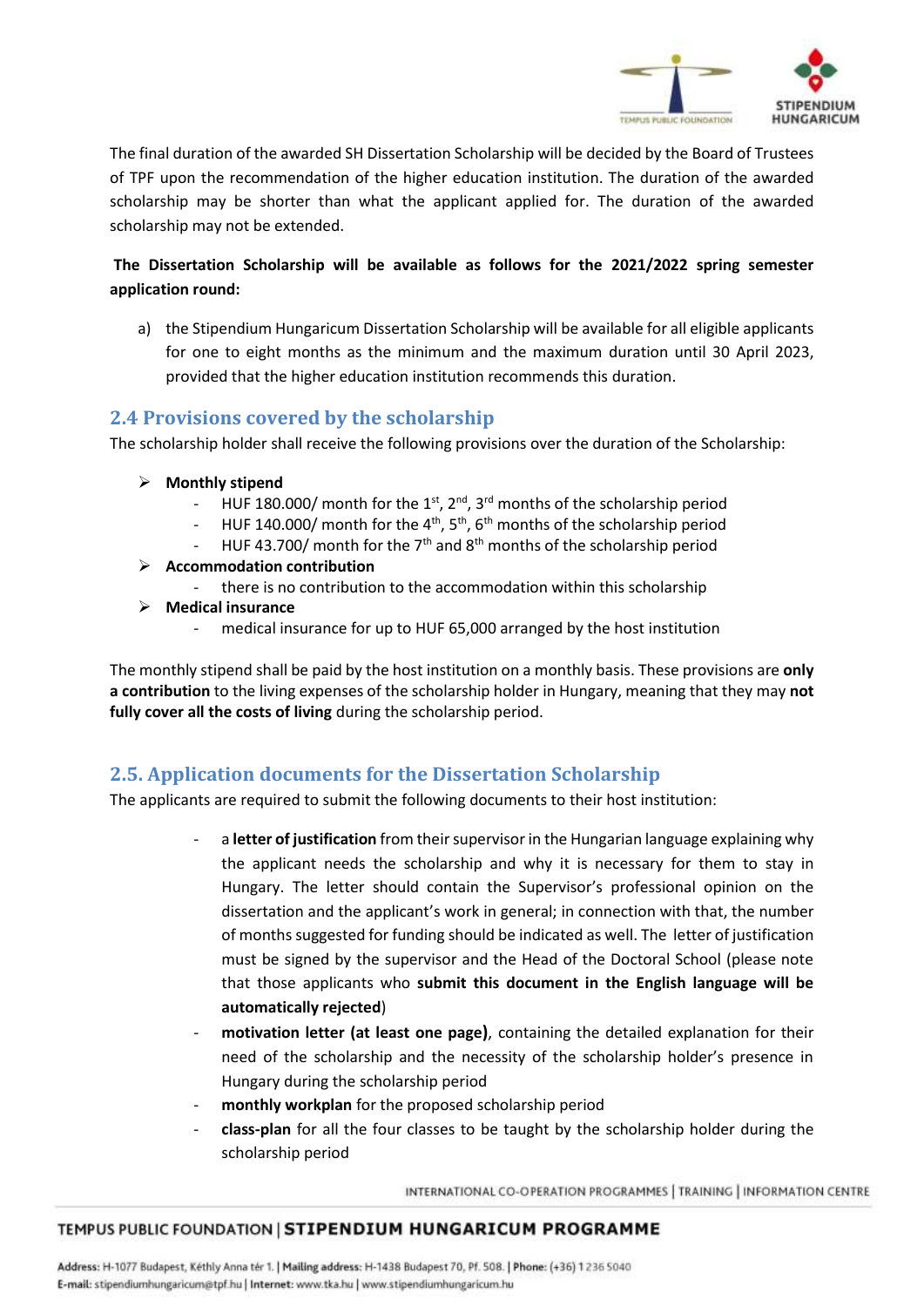

Please find all templates in the annex. **The letter of justification must explain and justify why it is essential for the scholarship holder to stay in Hungary for the requested period, and which of the proposed activities cannot be done online.** The Tempus Public Foundation will not consider applications where the absolute necessity of the applicant's presence in Hungary during the scholarship period is not clearly justified. The scholarship will be awarded only to those applicants who have submitted complete and well-founded justification, workplan, motivation letter and class-plan.

Examples of activities that require personal attendance in Hungary: laboratory work, any research activities at a Hungarian institution (e.g., library, archives), fieldwork, experiment, any research activities that require meeting someone in Hungary in person (e.g., interview, activities at a Hungarian stakeholder that cannot be implemented online) etc. Please note that these are examples only, and the Call for Application does not cover all acceptable activities.

All scholarship holders are obligated to teach at least four (4) classes during the fall semester of academic year 2022/2023.

The class-plan must include all the four (4) classes which will be taught by the scholarship holder. Each class should be at least half page long (total two pages). The draft must include the title of the class, the main goals and outlines, teaching method, and a short bibliography.

We have provided templates for every documents, you can find them in the annex. Please make sure that answer is given for each of the criteria indicated. The exact scope of the documents to be submitted, as well as the mode and platform of submitting the application will be determined by the host institution. The applicant does not have to send any documents directly to TPF.

The appointed contact person regarding the application process of the Dissertation Scholarship between the host institution and TPF is the current Stipendium Hungaricum programme coordinator at the host institution. The application deadline is 16 May 2022 23:59 CET.

No applications or missing documents will be accepted after the deadline.

### **2.6 Termination of scholarship status**

The Dissertation Scholarship holder status automatically expires:

- a) at the end of the awarded period
- b) at the end of the calendar month of the defense of the thesis.

Furthermore, the scholarship status is terminated in full accordance with the relevant provisions of the Operational Regulations of the programme.

INTERNATIONAL CO-OPERATION PROGRAMMES | TRAINING | INFORMATION CENTRE

#### TEMPUS PUBLIC FOUNDATION | STIPENDIUM HUNGARICUM PROGRAMME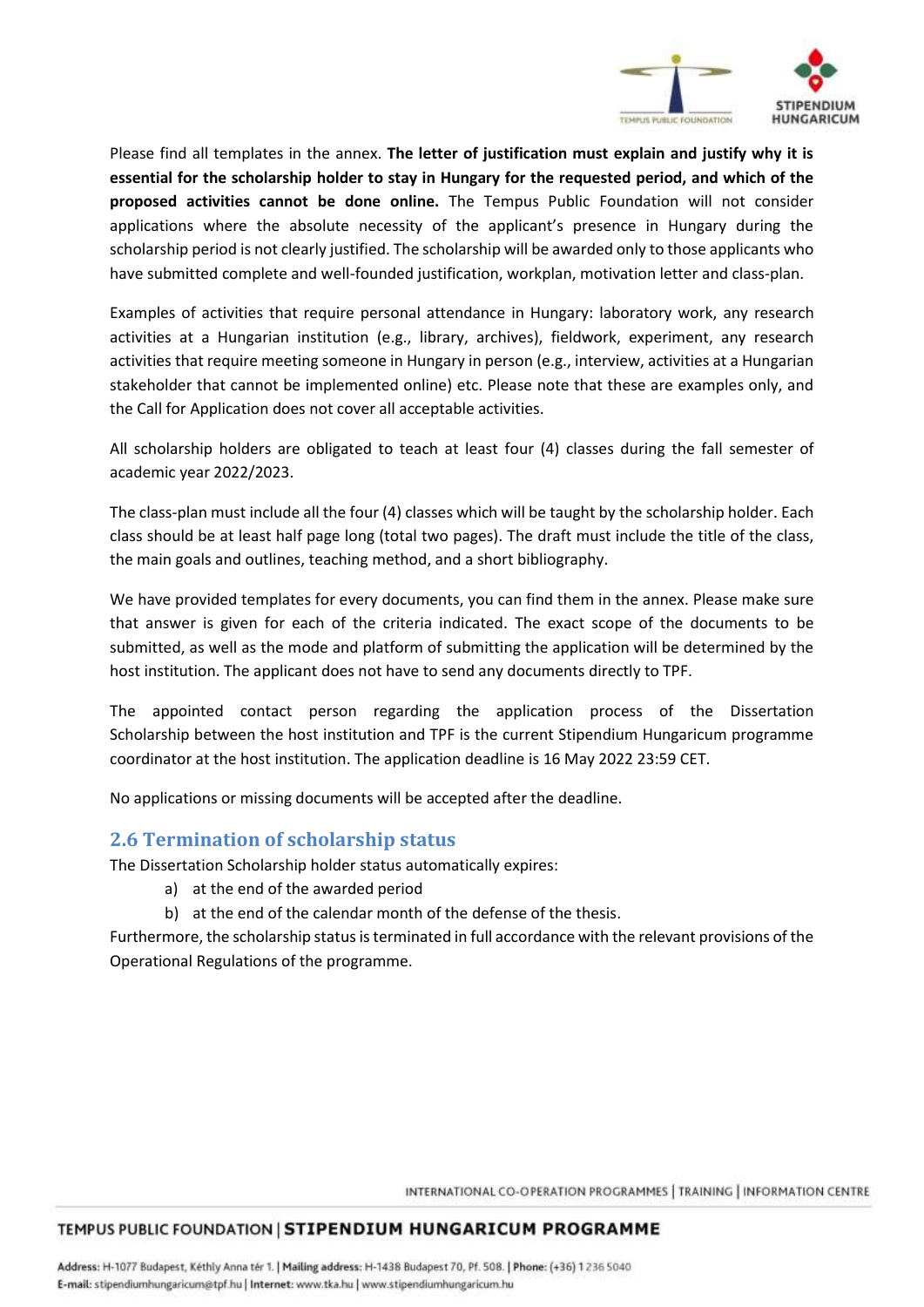

# **3. The application process and selection procedure for Dissertation Scholarship**

## **3.1. Preliminary application timeline**



### **3.2. Selection Procedure**

The host institution will have sent the list of applicants suggested for funding with the submitted documents of the Applicant to the Directorate for Study in Hungary of TPF by 10 June 2022. Submitted applications will be assessed by the Directorate for Study in Hungary of TPF on the basis of the documents received. **For the Dissertation Scholarship, the most important criterion of the decision is the necessity of the applicant's presence in Hungary. Those applications that do not justify clearly the absolute necessity of the applicant's presence in Hungary might be rejected.**

The list of scholarship awardees will be decided upon at the TPF Board of Trustees' meeting during the summer of 2022.

The host institutions, the awardees, and sending partners will be informed of the final results by the Directorate for Study in Hungary of TPF until the end of August 2022.

In case the applicant is due to obtain their absolutorium during the spring semester of academic year 2021/2022 (i.e., the absolutorium is expected after the decision of the TPF Board of Trustees), the dissertation scholarship will be awarded conditionally to the applicant. In this case, the Letter of Award granting the scholarship will be issued by TPF after the higher education institution confirms the successful obtainment of the absolutorium. The higher education institutions shall confirm the absolutorium until 25 August 2022 23:59 CET.

The Tempus Public Foundation's decision shall not be subject to appeal.

INTERNATIONAL CO-OPERATION PROGRAMMES | TRAINING | INFORMATION CENTRE

#### TEMPUS PUBLIC FOUNDATION | STIPENDIUM HUNGARICUM PROGRAMME